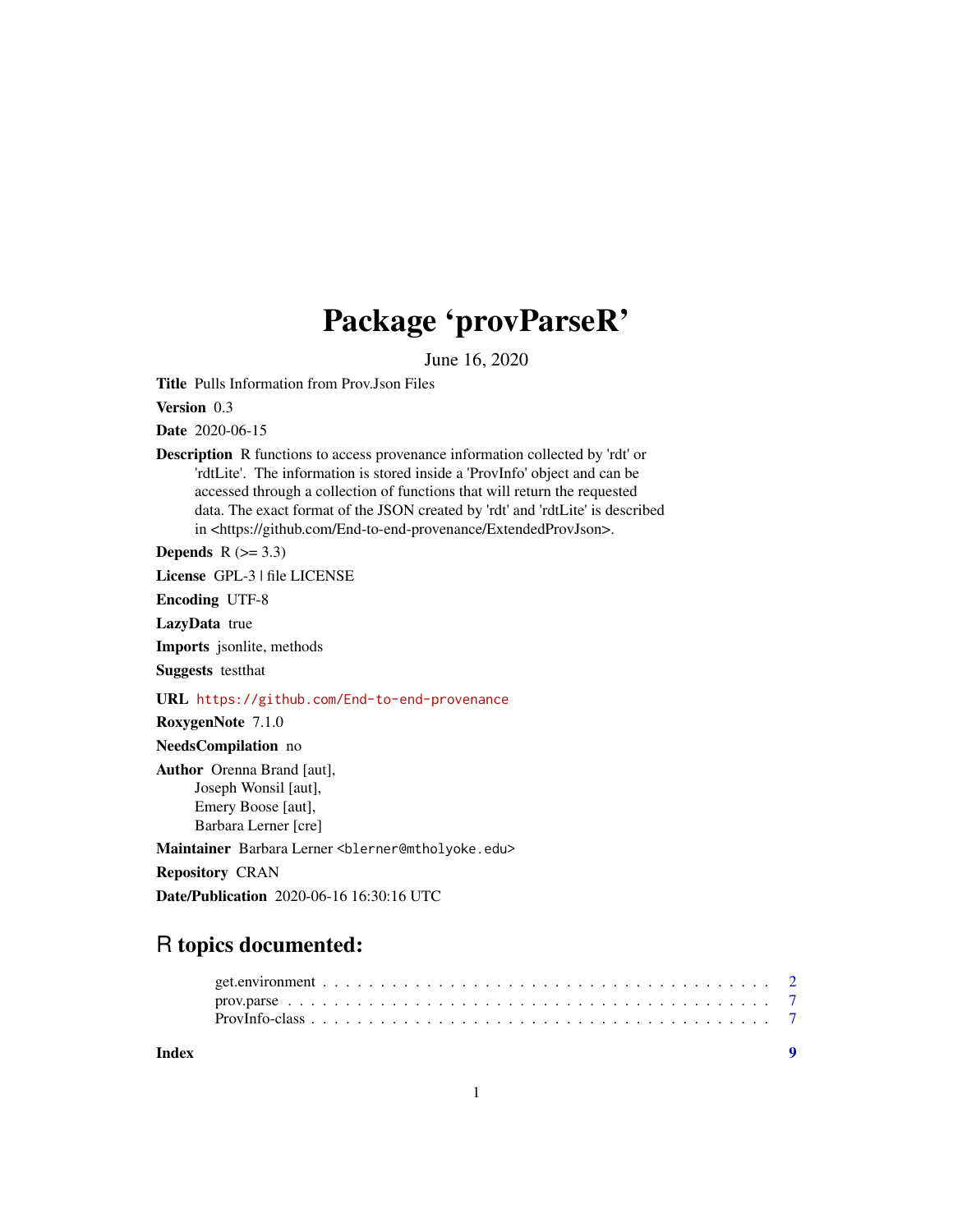<span id="page-1-1"></span><span id="page-1-0"></span>

#### Description

These functions extract information from a ProvInfo object created by the prov.parse function and return this information as a data frame.

#### Usage

get.environment(prov) get.libs(prov)

get.tool.info(prov)

get.args(prov)

get.scripts(prov)

- get.saved.scripts(prov)
- get.proc.nodes(prov)

get.data.nodes(prov)

get.stdout.nodes(prov)

- get.error.nodes(prov)
- get.func.nodes(prov)
- get.proc.proc(prov)
- get.data.proc(prov)
- get.proc.data(prov)
- get.func.proc(prov)
- get.func.lib(prov)
- get.input.files(prov, only.files = FALSE)

get.urls(prov)

get.output.files(prov)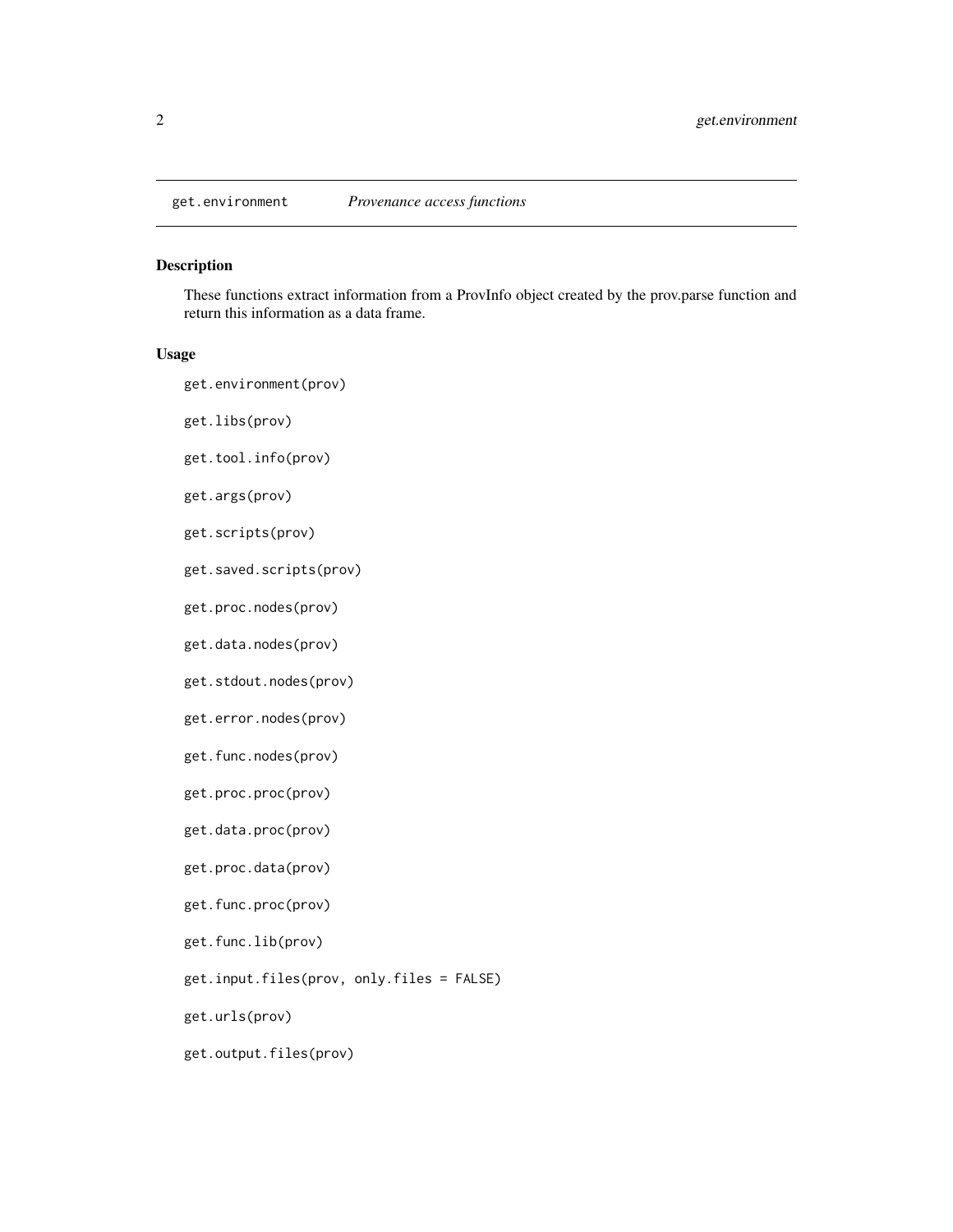```
get.preexisting(prov)
get.variables.set(prov)
get.variables.used(prov)
get.variable.named(prov, var.name)
get.val.type(prov, node.id = NULL)
```
#### Arguments

| prov       | a ProvInfo object created by calling prov. parse.                                                         |
|------------|-----------------------------------------------------------------------------------------------------------|
| only.files | If true, the output of get input files contains just files. If false, it contains both<br>files and URLs. |
| var.name   | a string containing the name of a variable used in the script the provenance is for                       |
| node.id    | A vector of node id.                                                                                      |

#### Value

All access functions return NULL if there is no parsed provenance. If parsed provenance exists, but there is no provenance for the type of information requested, such as no input files, an empty data frame is returned.

get.environment returns a data frame containing information about how the provenance was collected. The data frame has 2 columns: label and value. The labels are:

- name whose value will always be "environment"
- architecture
- operatingSystem
- language
- langVersion
- script the absolute path to the script executed
- scriptTimeStamp when the script was last modified
- workingDirectory
- provDirectory where the provenance is stored
- provTimeStamp when the provenance was collected
- hashAlgorithm

get.libs returns a data frame describing the libraries used by the script. It contains 3 columns: id, name, and version.

get.tool.info returns a data frame describing the tool that collected the provenance. It contains 3 columns: tool.name, tool.version and json.version.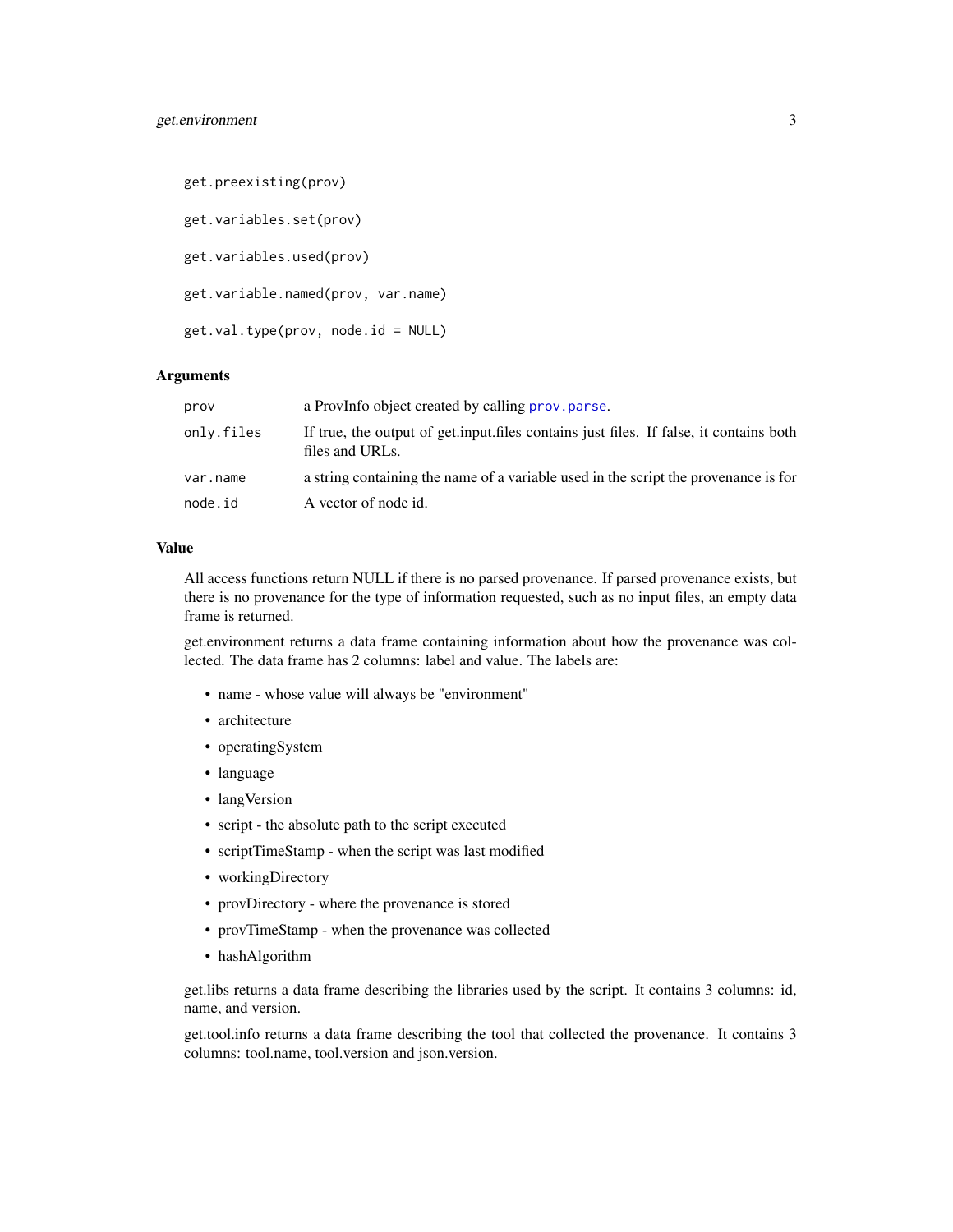get.args returns a named list describing the arguments that were passed to prov.run or prov.init when the provenance was collected. Each element is the value of an argument in its original type, each element name is the name of the arguemnt the value corresponds to.

get.scripts returns a data frame identifying all the scripts executed. The main script will be first, followed by all sourced scripts. The data frame contains 2 columns: name and timestamp (when the script was last modified).

get.saved.scripts returns a data frame identifying the location of saved copies of all the scripts executed. The main script will be first, followed by all sourced scripts. The data frame contains 2 columns: name and timestamp (when the script was last modified).

get.proc.nodes returns a data frame identifying all the procedural nodes executed. These are represented in PROV-JSON as activities and include nodes corresponding to lines of code, start or finish nodes that surround blocks of code, and nodes to represent the binding of function arguments to parameters. The data frame contains 8 columns:

- id a unique id
- name a description of what the node represents. Often this is a line of code from the script, perhaps shortened
- type one of Operation, Binding, Start, Finish, or Incomplete
- elapsedTime when this executed relative to the start of the script
- scriptNum a number identifing the script it comes from, with script 1 being the main script
- startLine the line in the script this corresponds to, which may be NA, and the following other position infofmation
- startCol
- endLine
- endCol

get.data.nodes returns a data frame with an entry for each data node in the provenance. The data frame contains the following columns:

- id a unique id
- name the descriptive name for the node, which is generally a variable name, file name, or URL
- value either a text value (possible shortened) or the name of a file where the value is stored
- valType a description of the value's type, including its container (such as list, vector, etc.), dimensions and member types (such as character, numeric, etc.)
- type the type of the node, one of Data, Snapshot, File, URL, Exception, Device, Standard-Output, or StandardOutputSnapshot
- scope a hex number identifying the scope. This is only used for node's with type Data or Snapshot
- fromEnv a logical value. If true, it means the variable had a value before the script began execution
- hash the hash value for File nodes
- timestamp the time at which the node was created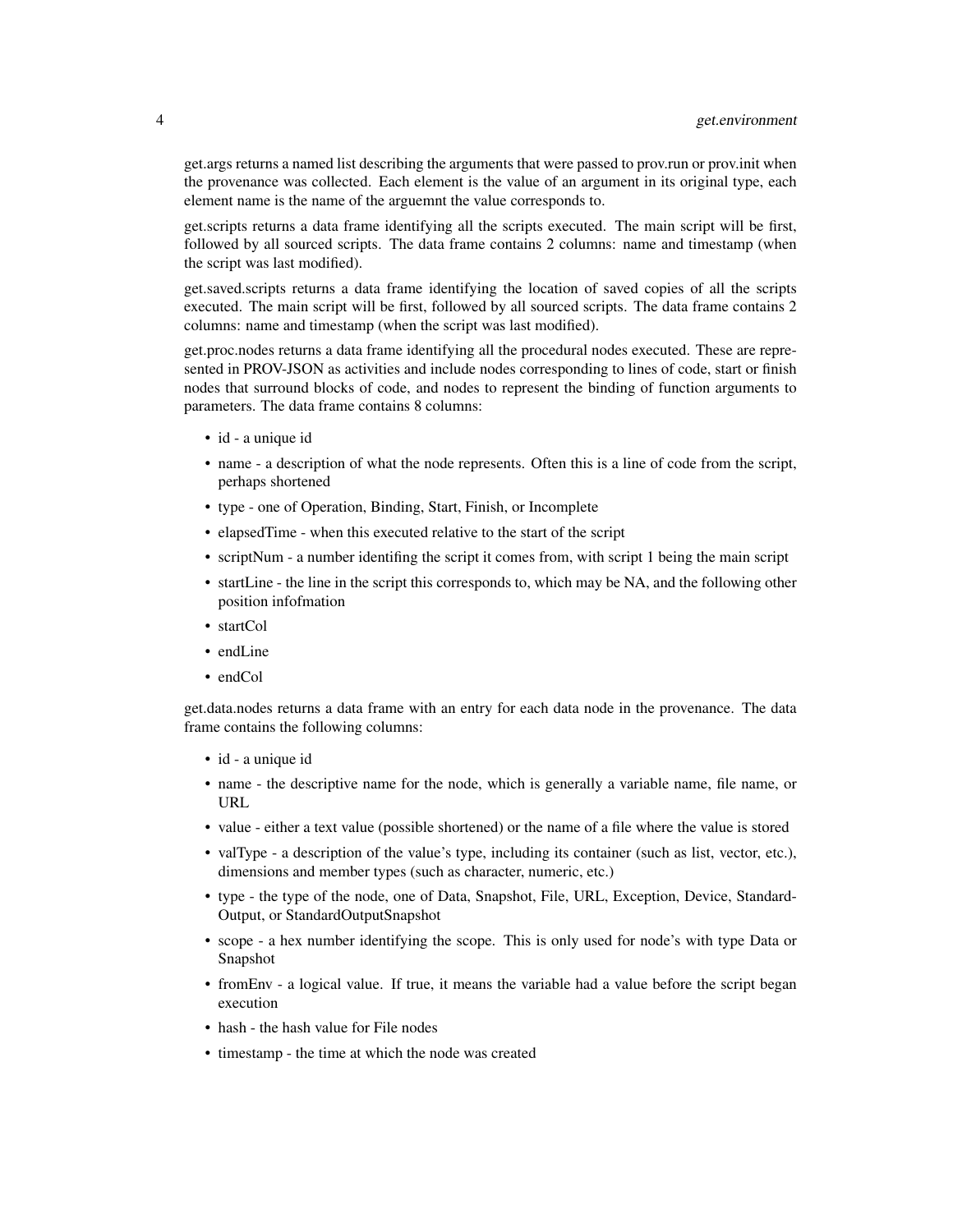#### get.environment 5

• location - for file nodes, the absolute path to the file

get.stdout.nodes returns a data frame with an entry for each standard output node in the provenance. The data frame contains the following columns:

- id a unique id
- value either a text value (possible shortened) or the name of a file where the value is stored
- timestamp the time at which the node was created

get.error.nodes returns a data frame with an entry for each error node in the provenance. The data frame contains the following columns:

- id a unique id
- value either a text value (possible shortened) or the name of a file where the value is stored
- timestamp the time at which the node was created

get.func.nodes returns a data frame containing information about the functions used from other libraries within the script. The data frame has 2 columns: id (a unique id) and name (the name of the function called).

get.proc.proc returns a data frame containing information about the edges that go between two procedural nodes. These edges indicate a control-flow relationship between the two activities. The data frame has 3 columns: id (a unique id), informant (the tail of the edge), and informed (the head of the edge).

get.data.proc returns a data frame containing information about the edges that go from data nodes to procedural nodes. These edges indicate an input relationship where the data is used by the activity. The data frame has 3 columns: id (a unique id), entity (the input data), and activity (the procedural node that uses the data).

get.proc.data returns a data frame containing information about the edges that go from procedural nodes to data nodes. These edges indicate an output relationship where the data is produed by the activity. The data frame has 3 columns: id (a unique id), entity (the output data), and activity (the procedural node that produces the data).

get.proc.func returns a data frame containing information about where externally-defined functions are used in the script. The data frame has 3 columns: func\_id (the id of the function node), activity (the procedural node that calls the function) and function (the function's name).

get.func.lib returns a data frame containing information about what libraries externally-defined functions come from. The data frame has 3 columns: func id (the id of the function node), library (a library node) and function (the name of a function).

get.input.files returns a data frame containing a subset of the data nodes that correspond to files that are read by the script. If only.files is False, the data frame contains information about both input files and URLs.

get.urls returns a data frame containing a subset of the data nodes that correspond to urls used in the script.

get.output.files returns a data frame containing a subset of the data nodes that correspond to files that are written by the script.

get.preexisting returns a data frame containing variables in the global environment that are used but not set by a script or a console session.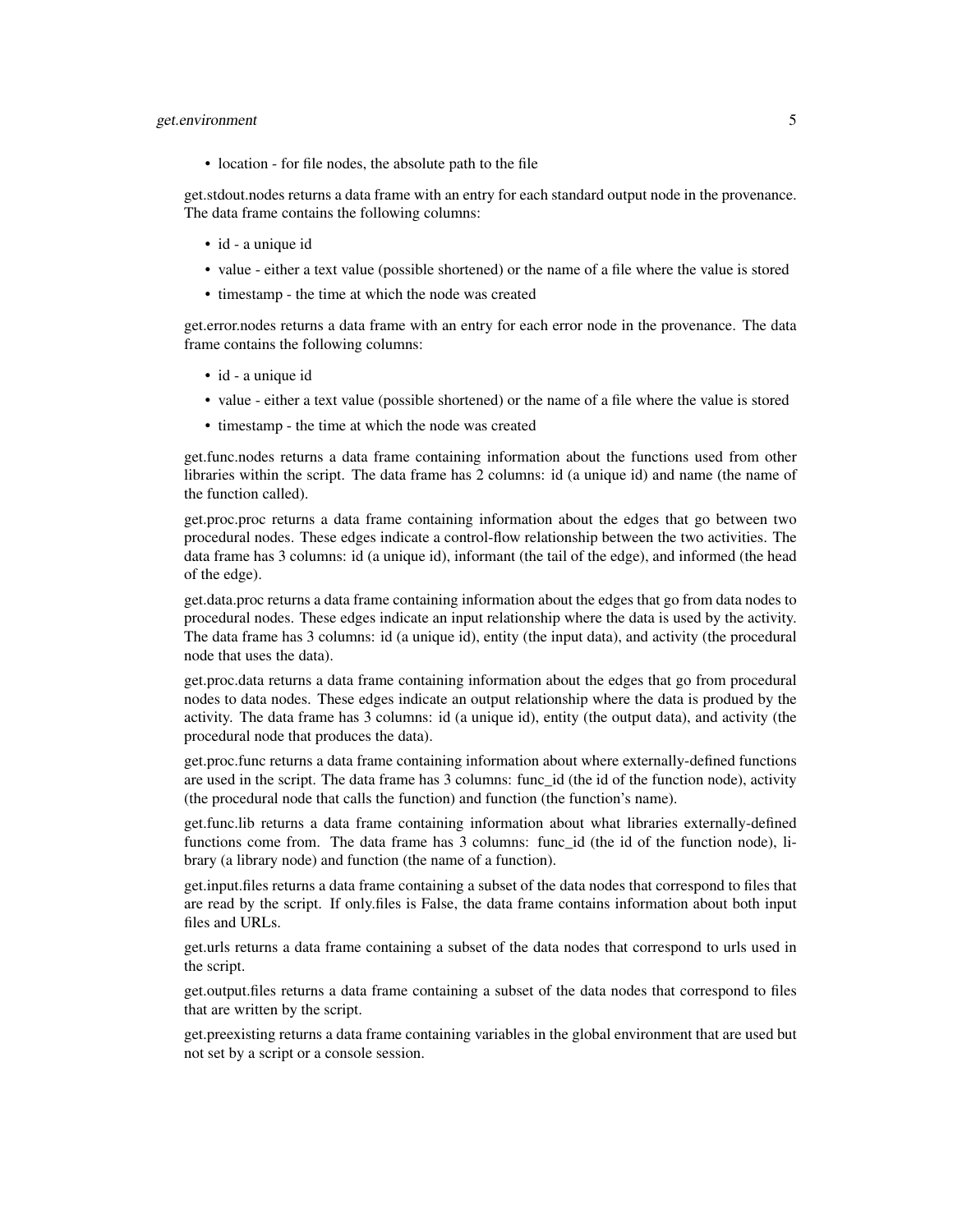<span id="page-5-0"></span>get.variables.set returns a data frame containing a subset of the data nodes that correspond to variables assigned to in the script.

get.variables.used returns a data frame containing a subset of the data nodes that correspond to variables whose values are used in the script.

get.variable.named returns a data frame containing a subset of the data nodes that correspond to variables with the specified name.

A data frame containing the valType of the specified data node, or the valTypes of all data nodes if no data node is specified. Return NULL if there are no data nodes or if the specified data node is not found. If not NULL, the data frame will contain 4 columns in the following order:

- id The data node id.
- container The type for the data's container, such as list, vector, etc. NA in cases such as environment and function where the original valType is not a json object.
- dimension The size of the data, represented as a string list when there are 2 or more dimensions. NA in cases such as environment and function where the original valType is not a json object.
- type The type(s) contained within the container, represented as a string list in containers such as data frames when there are multiple types. NA in cases like lists where the type of each element can be complex.

#### See Also

[prov.parse](#page-6-1)

#### Examples

```
prov <- prov.parse(system.file ("testdata", "prov.json", package="provParseR", mustWork=TRUE))
get.proc.nodes(prov)
get.input.files(prov)
get.urls(prov)
get.output.files(prov)
get.variables.set(prov)
get.variables.used(prov)
get.variable.named(prov, "z")
get.data.nodes(prov)
get.error.nodes(prov)
get.func.nodes(prov)
get.proc.proc(prov)
get.data.proc(prov)
get.proc.data(prov)
get.func.proc(prov)
get.func.lib(prov)
get.libs(prov)
get.scripts(prov)
get.environment(prov)
get.val.type(prov, "d1")
get.tool.info(prov)
get.args(prov)
get.stdout.nodes(prov)
```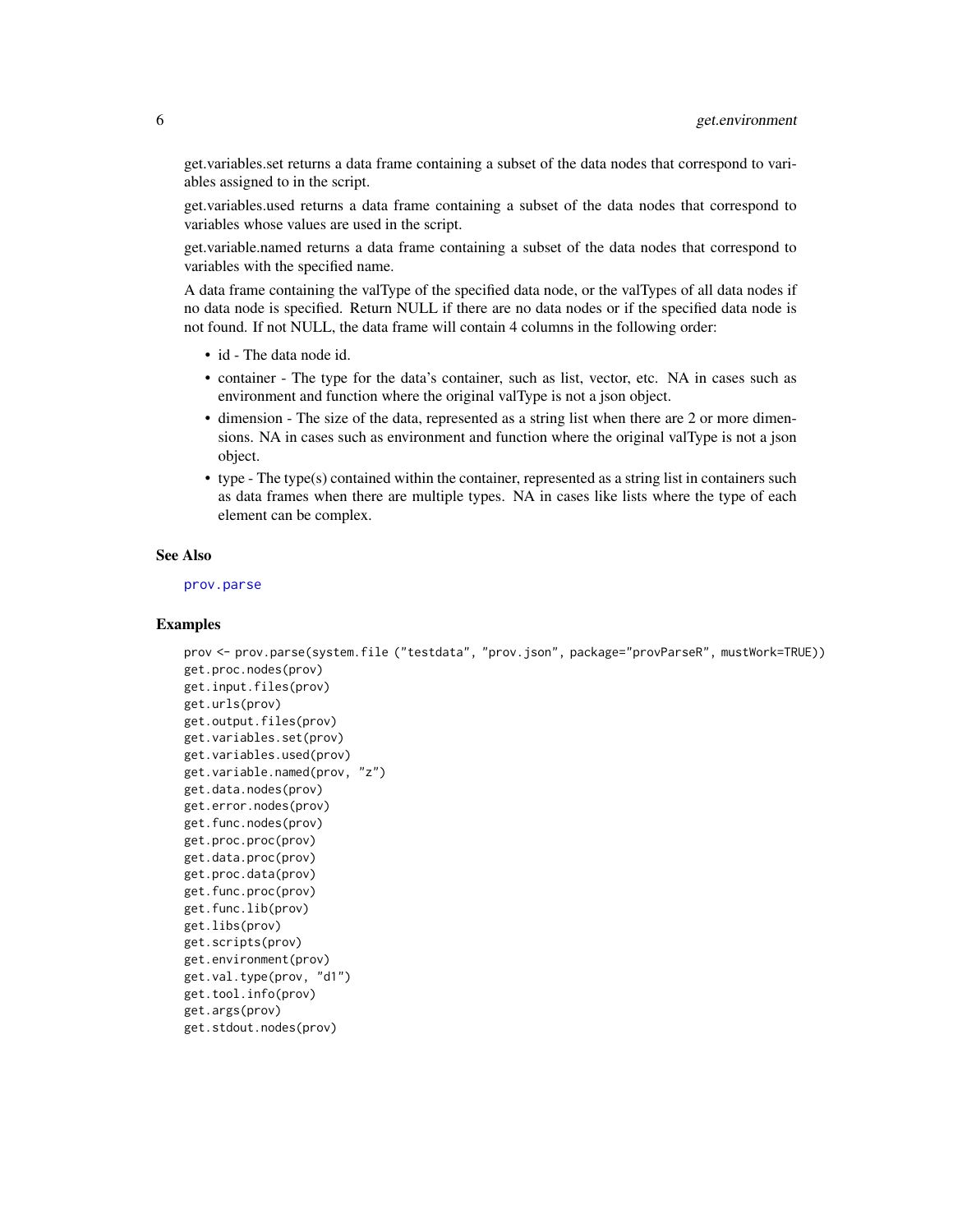<span id="page-6-1"></span><span id="page-6-0"></span>

#### Description

The prov.parse function parses the provenance collected by rdt or rdtLite. This provenance can be stored in a prov.json file or passed to prov.parse as a string. The provParseR package also defines a number of functions that extract and return information from the parsed provenance.

#### Usage

```
prov.parse(prov.input, isFile = T)
```
#### Arguments

| prov.input | A path to a json file that has been created by rdt or rdt Lite or a string that is in<br>prov.json format.                           |
|------------|--------------------------------------------------------------------------------------------------------------------------------------|
| isFile     | A logical value that indicates whether the provenance information is stored in a<br>file (is File = T) or in a string (is File = F). |

#### Value

A ProvInfo object that can be passed to the access functions provided by the provParseR package.

#### See Also

The access functions, including [get.environment](#page-1-1)

#### Examples

```
prov <- prov.parse(system.file ("testdata", "prov.json", package="provParseR", mustWork=TRUE))
```
ProvInfo-class *Collection of information gathered from parsing a PROV file*

#### Description

This is the class that stores provenance information. It is created by prov.parse. Rather than access the slots directly, it is better to use the access functions the package provides.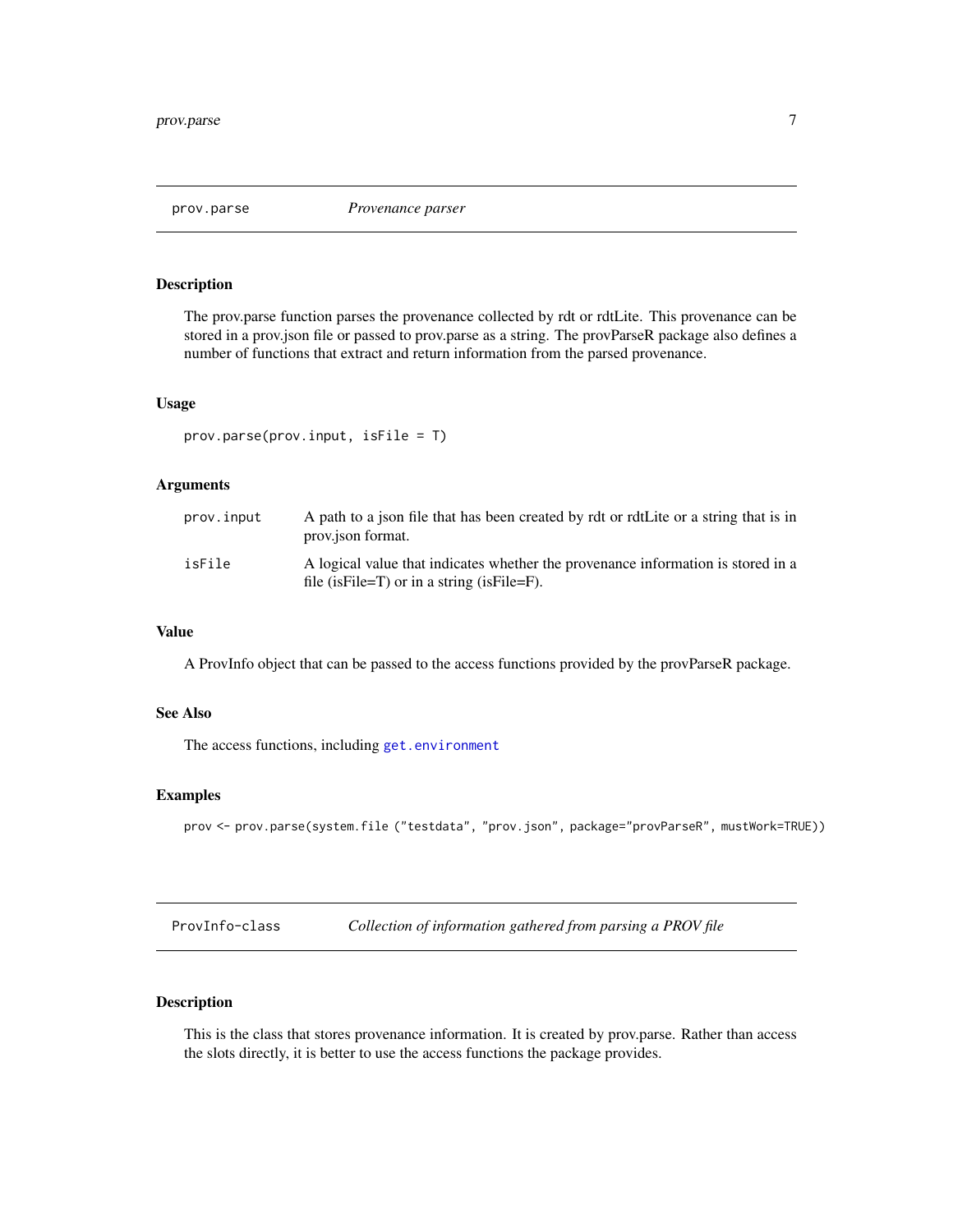#### Slots

proc.nodes the procedure nodes data.nodes the data nodes func.nodes the function nodes proc.proc.edges control flow edges proc.data.edges output data edges data.proc.edges input data edges func.proc.edges function use edges func.lib.edges function library edges agents tool that created the provenance args arguments passed when provenance was created envi environmental information libs libraries scripts scripts executed

### See Also

The parse function, which creates the ProvInfo object, [prov.parse](#page-6-1) The access functions, including [get.environment](#page-1-1)

<span id="page-7-0"></span>